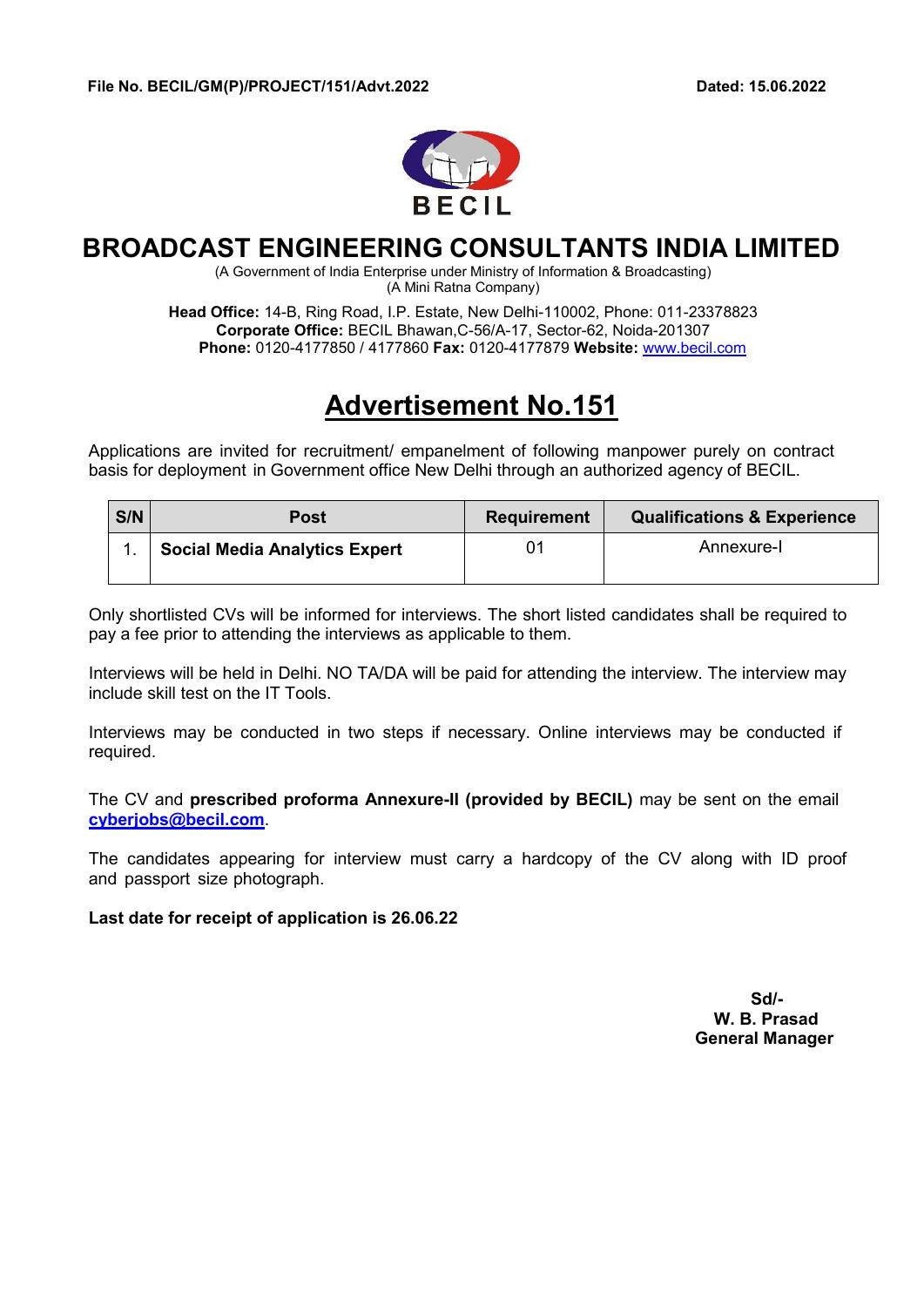#### **1. Job Description for Social Media Analytics Expert**

| Total years of | <b>Relevant years of</b> | Number of  | Indicative monthly          |
|----------------|--------------------------|------------|-----------------------------|
| experience     | experience               | position/s | Professional fee (INR)      |
| 5 years        | More than 3 years        | 01         | Rs. 75,000 to Rs.80,000 Rs. |

#### **Job Description**

- Giving the outreach of the social media messaging on daily basis in the social media platforms.
- Maintain the online dashboard of the activities on the ORGI social media.
- Keep a watch on each post to look at the positive & negative effects and suggest the remedy.

#### **Essential qualification**

- Must have Bachlor's degree (preferably in Applied Maths/Statistics).
- Must have used the analytics software freely available and have working experience (05 Year) of handling social media analytics.
- Professional certification in social media analyitics/analytics understanding of the forecasting using analytics of outreach.